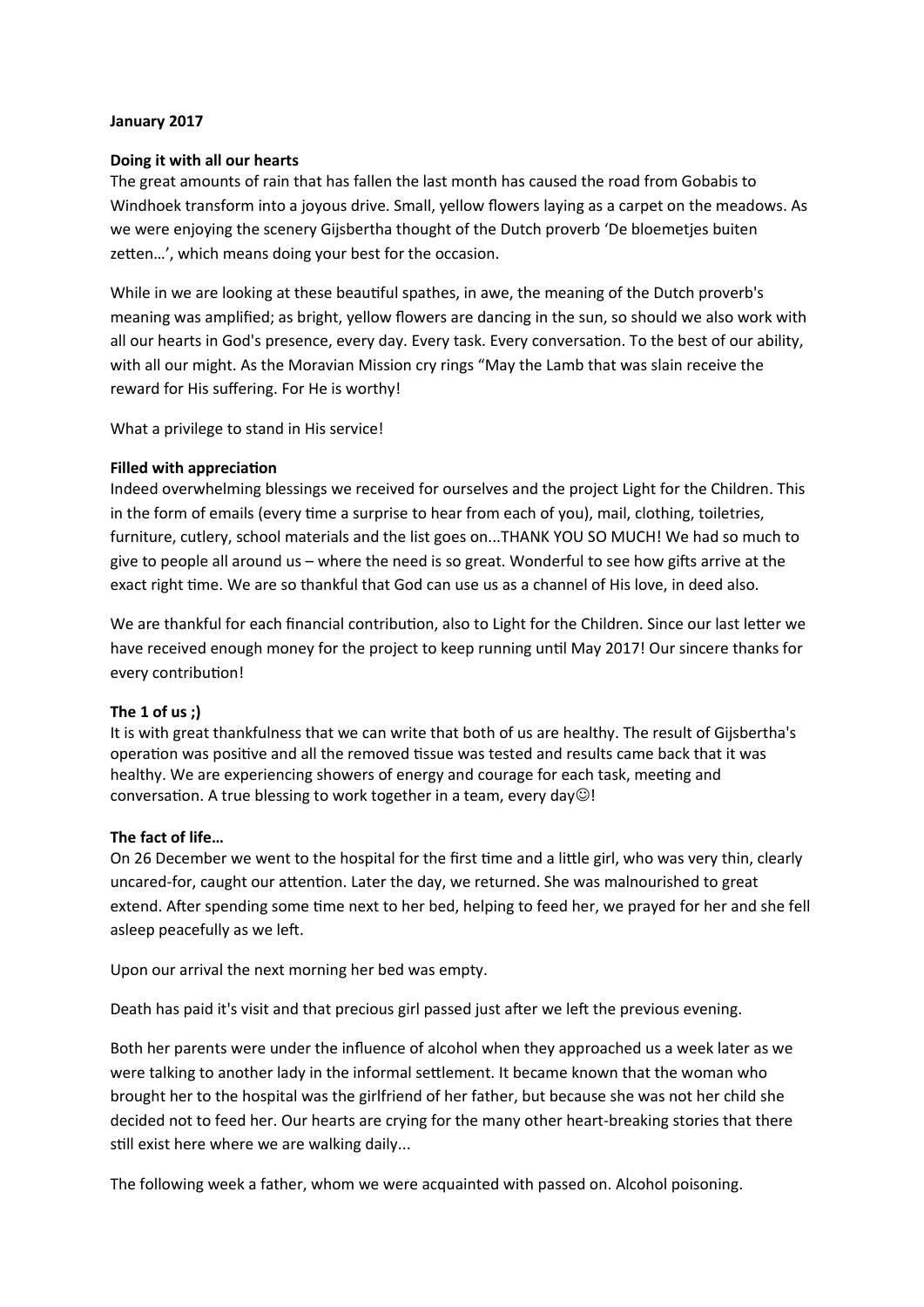Now 4 young children stay behind and a mother who is also addicted to alcohol. Meantme, we were able to find schools for all of them of which the oldest 2, who were on the streets the past 3 years, were sent to a hostel outside Gobabis just yesterday. Away from an environment, which for them, with so many negative experiences.

# **A new year of school and sponsor children**

The new school year commenced 11 January and what a chaos! A few books can be written about the first school week, but we'll safe you, and us, that ;). All that we can say is that we are still busy finding outstanding sponsor kids, buying uniforms, getting report cards, visiting their homes, and a few other stuff. We're still learning to work the proper African way  $\odot$ .

If you would like to fnd out more about this part of our work and how you can be part of it, please contact us. Currently we have 40 kids on this programme and with your help we hope to have 55 kids by the end of this year.

# **Life!**

At the beginning of December we met a little baby boy. The frst tme we saw him, he was sick, weak and very thin. His twin sister passed away 2 weeks earlier due to malnutrition and he was surely on the same track. Today, 2 months later, we are having a totally different boy, the same but different, a true toddler – busy and ready to learn new things. He, with the help of your generous donatons, were able to get the right nutritous foods, by which he is growing healthy and strong. Every week it is a great joy to see the improvement he is making.

A great privilege indeed to testfy of these shades of light in the midst of a community where the darkness is stll so evident. This boy is a testmony of the fact that God is alive and has a unique plan for every Child's life!

# **Hospital visits**

At each of our visits to the children's ward we are amazed at the extreme cases of pain, but also the miracles we are privileged to witness.

The amounts of malnourished babies who is admitted is shocking! In the near future, we hope to have a meeting with the sympathy care givers of the community and discuss this great need. Hopefully this will serve as a way by which we can proactively address the issue and save the lives of many more toddlers and infants.

# **Our 'Lighthouse' dream**

Since our regular visits to the children's ward in the hospital we have dreamed further about a temporary home for Children. A place of safety where children, aged 0-15, can live while their circumstances are being investgated and sought for an ideal new home within their own or a similar community, which should be between 2 weeks and 3 months.

In the past week we initated contact with the Ministries of Health, Social services and Child welfare. Also have we visited the municipality and requested informaton regarding the procedure in order to obtain land.

Each of the individuals we came in contact with were very positve and agreed to support the dream, for which we are truly thankful. The intention is that this would be a project of the Municipality of Gobabis, whilst we will just be responsible for the leadership and identty of the home. When we are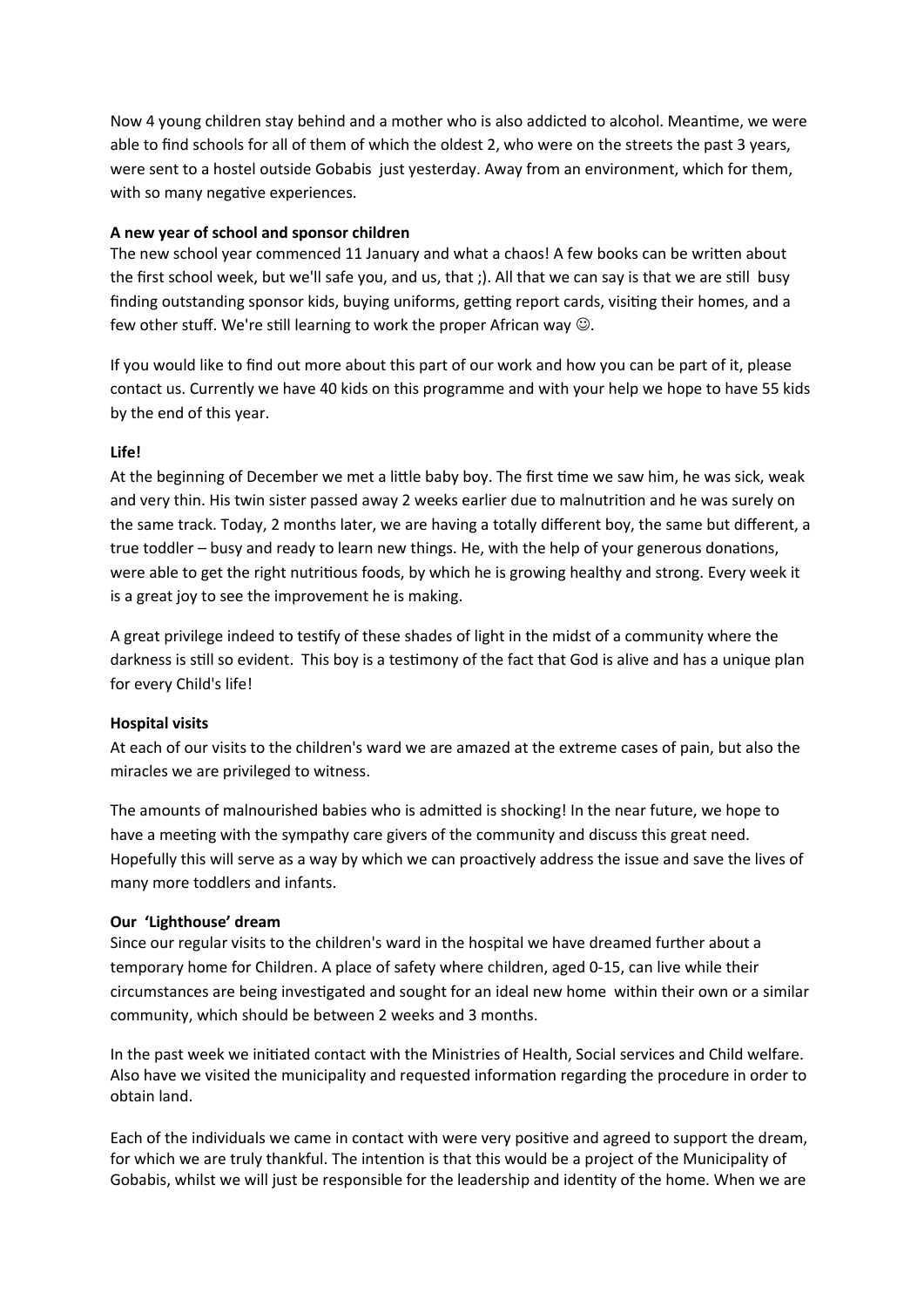no longer here, the project should contnue and this will only be possible if we include all future stakeholders from the start. Fortunately, all doors seem to be open, but a long road is still ahead!

Currently, we are busy doing our homework; obtaining supporting letters from various Ministries in order to hand in a completed proposal for the Municipality. Beginning of ebruary is their meetngs and hopefully they will react positively to our application.

# **Will you dream with us?**

*'Have I not commanded you? Be strong and of good courage; do not be afraid, nor be dismayed, for the LORD your God is with you wherever you go." Joshua 1:9*

This is the promise that we carry in our hearts and this gives us hope and courage to contnue!

# **Agenda:**

- Amos monitors training, which Jac-Louis will co-host.
- Building the website for our own future online business.
- Home visits in the community
- 6 ebruary will mark the start of our 'Group of Hope' (+-15 "street kids", aged between 15 and 18, will start a literacy programme with the help of the Ministry of Educaton).
- 2 Newly qualified Dutch teacher ladies will come to visit and support us for a month.
- Appointments regarding our applicaton for 1 hectare land and fnances for the building of Gobabis 'Lighthouse'.

Thank you for each one's involvement. The encouraging emails and contnuous prayers are appreciated immensely!

In conclusion; those flowers we saw on our way looked so beautiful, but when you come closer they are actually thorns. Is our lives the same? Just beautful from far or do people need to come closer to appreciate our true beauty? For all of us I hope the latter will be true in 2017.

Grace and peace,

Jac-Louis & Gijsbertha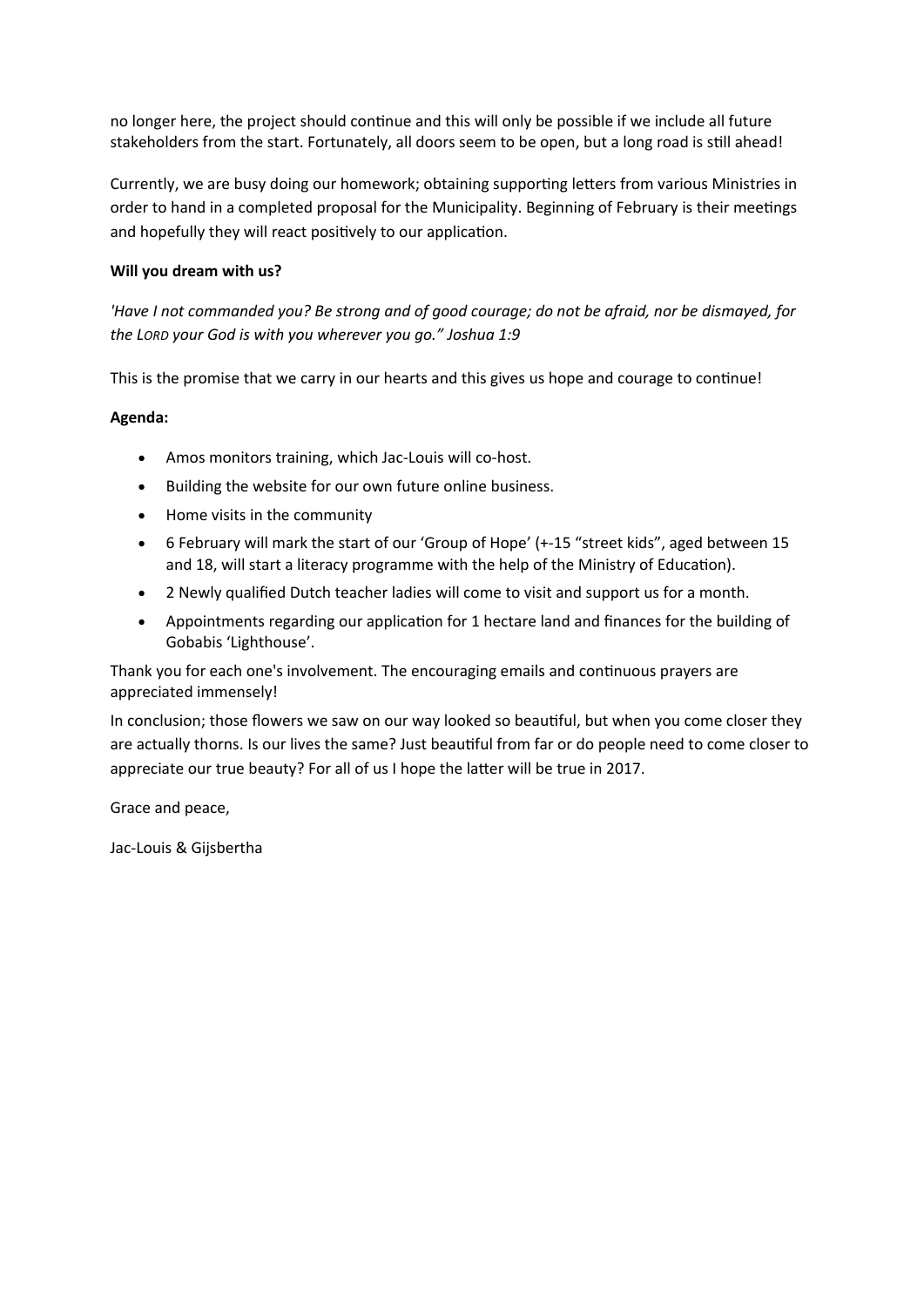## **June 2017**

## **A Father, Faces and becoming**

*A father to the fatherless, a defender of widows, is God in his holy dwelling. – Ps.68:5*

*The strength of a naton derives from the integrity of the home.* 

### $1 + 1 = 3$

Thankful, joyful and healthy. Can we, hereby, stop writing about us? ;) In summary, it is true, we are doing really well. We are getting more used to the "cold" during the mornings and evenings, (but also maybe because the cold isn't a real cold yet), and looking forward to the summer (especially Gijsbertha). Less laundry, and more empty closets longer days just to name a few advantages of summer.

Adam is doing really well, and bringing so many smiles and laughs on his Daddy and Mommy's faces. This last Monday he turned 6 months already – tme goes by so fast and with it we see how much Adam is developing as a very healthy baby who is fond of his mother's special care. Fortunately, he is used to hopping along in his cozy house all the activities Dad and Mom are doing in the community, but luckily they also think of his rest sometmes. As the proverb goes "Blessed are the fexible for they won't be broken".

### **Community**

Recently we met a mother who was sufering from TB and malnourishment herself she was numbed to even care for her 18 month old boy, who was weighing a mere 4.2kg. After a serious conversation with them we tried to convince her of her dire medical need. Afer receiving some help in explanation from her brother, she agreed to come with us to the hospital. Both the mother and her son are making good progress in the hospital even though it takes longer due to their struggle with TB. We contnue to trust and pray that their improvement contnue, as it is so ofen that we see diferent.

#### **Group of Hope**

Yes, then the streetchildren remain among our favourites, and o they are so many! Every week we come in contact with new children with so much potental hidden behind all the neglect, sorrow and current pain. They are a great joy in our work, but also a reason why we remain so small, so dependant as we are contnually challenged to think of new ways to train, develop and infuence them for the better. It remains a sad reality that these children, due to absence of parents, love and discipline are forced to go to the street...such astronomical consequences!

Fortunately 'Group of Hope' are still going strong and children are receiving literacy classes on average 4 times a week. For a long time this programme was ill attended but during the past 6 weeks another group of children joined and the programme is showing signs of meaningfulness to more children. There remain a big number of children on the streets , who are unwilling to attend these classes for various reasons. Please pray/think with us of suitable strategies to accommodate these children in the nearby future (seeing that Lighthouse will still take a while to realize). We are very grateful for Teacher Maria who is worth gold with so much love and patence for these children.

#### **Sponsorchildren**

Almost all sponsorchildren from the Netherlands have received their warm clothing for the winter. It remains an intensive task to give the necessary attenton to all 45 learners from 5 schools but is remains a joy to be a part of the children's lives in such a way. e hopen deze week 1 van de sponsorkinderen wat een 'echte straatjongen' is, weer terug naar school te brengen.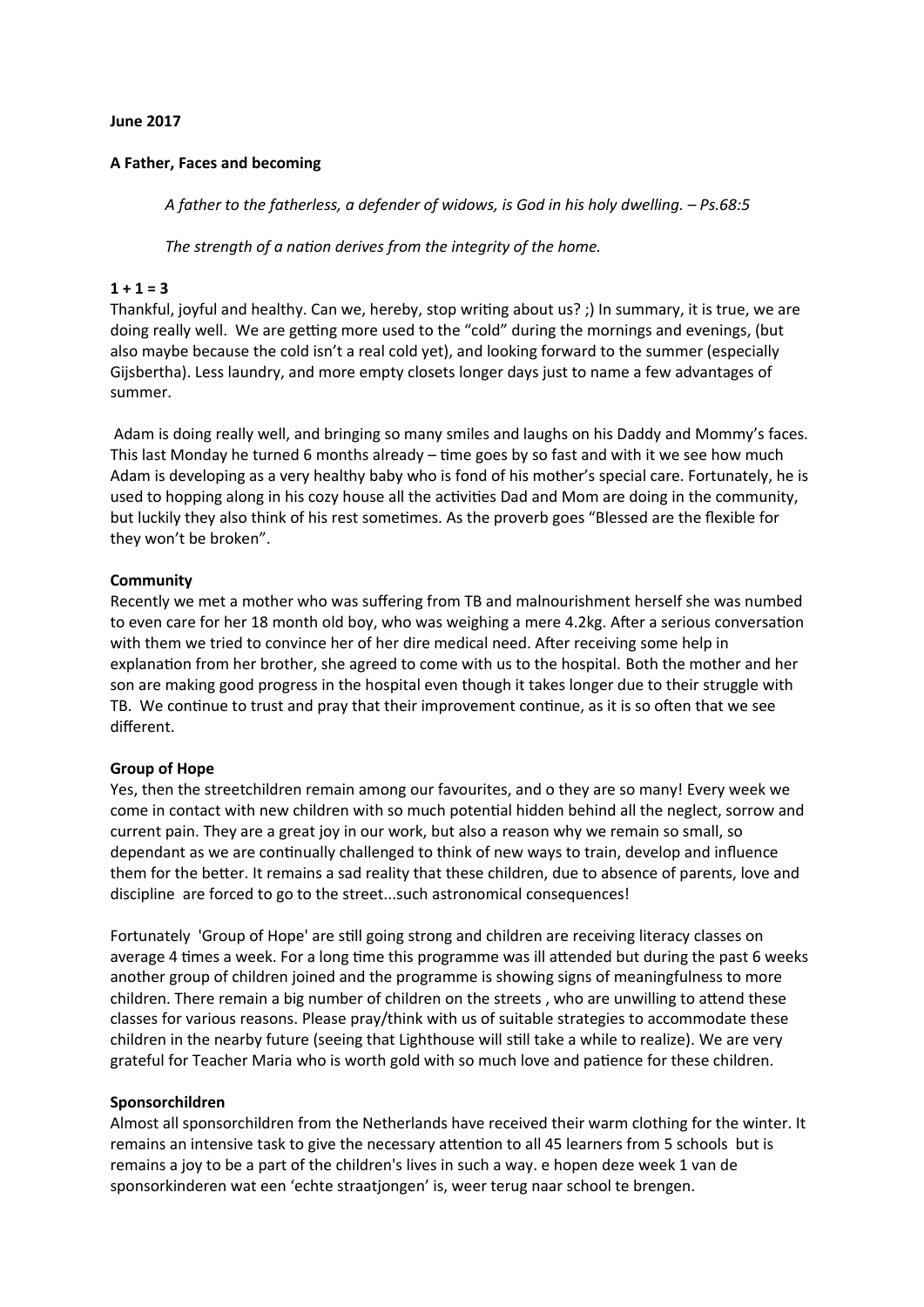We would really like to provide a home for these children where they can receive the love and discipline necessary to become the person whom they were created to be so that they can serve God's purpose for their generation.

## **Agenda:**

- A teambuilding day for all employees of Light for the Children
- "Home-visits to "Street children"
- Discussion with Governor and regional social worker regarding land for the Lighthouse
- 2 Visitors from the Netherlands, Gijsbertha's sister, Gera and a acquentance, Corine.
- We hope to attend a gathering in the North of Namibia with a group of friends, and even get to see a bit of the North together for the first time.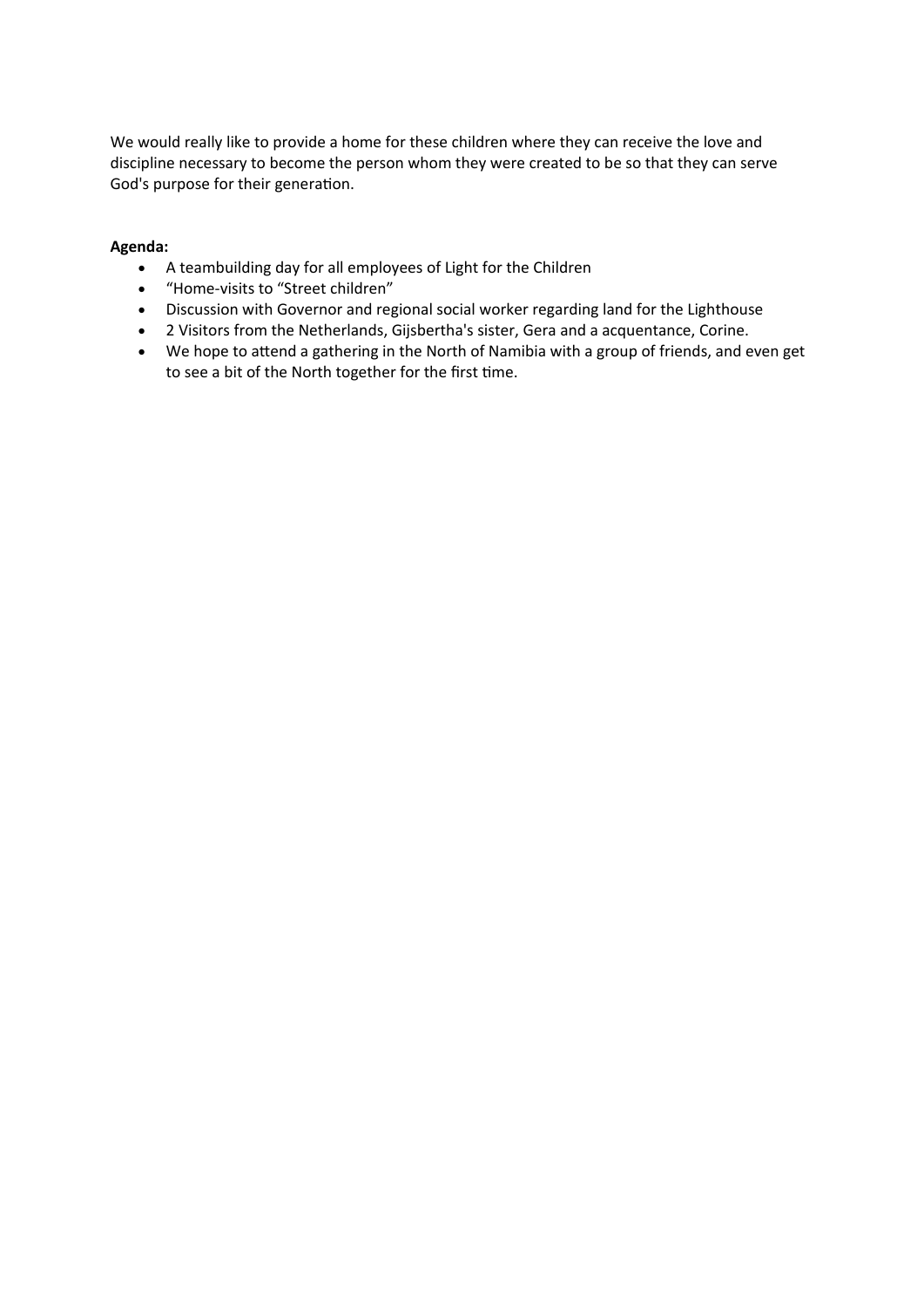#### *August 2017*

#### *Enduring faithfully*

*A wise man's heart discerns both tme and judgement... Ecclesiastes 8:5*

We would like to change the circumstances around us but we learn that change will take place when we endure faithfully. Patence and faithfulness are indeed fruit of the Spirit.

We remain thankful for the small changes visible and the beams of light around us. I think about the two healthy, whole households whom we have met the last few weeks. Using their own means they have cared for homeless and neglected children the past 30 years! One of these families is stll having 19 children at their home, I must add that this includes their own grand-children, nevertheless it remains a dozen. These homes are defnitely an example and an encouragement to us.

#### **Between the Three of us**

Since our last letter the Dutch visitors have left and we have some time to get used to being alone before our next visit at the beginning of October from a Dutch couple. We were fortunate enough to attend last year their wedding in the Netherlands and now, we look to meet them again in Namibia.

We celebrated our  $3<sup>rd</sup>$  anniversary on the 23 $<sup>rd</sup>$  of August and remain thankful for every bit of</sup> married life. Indeed a great privilege to work and live together in a team!

Adam remain a joy and every little bit of time with him is worth gold. During the last 2 weeks he made giant growth leaps and is showing that he is not just a little baby. Reading book with his Daddy and playing with his Mommy is certainly two of his favourite activities.

#### **Lighthouse dream**

As you probably know, from our previous letters, we contnue to dream about a home where children who are in need of care can be placed for a tme untl we fnd a suitable home in the environment they are used to.

Since our last letter we have received all letters of support from key community stakeholders and as we were waitng for an appointment to apply for a piece of land where we could start building, we received an offer from friends to rent/buy an ideal property. After viewing the piece of land and dilapidated house, we concluded that the opportunites are endless, but in order to utlize it for the purpose of a Light-house a lot of resources will be necessary. In the meantime we are waiting for the contract from the current owners to start renting the place with a option to buy. Once the contract is finalized we will be in contact with an engineer to discuss the way forward. We're hoping to fnish the apartment frst and once we are able to stay there the rest of the house will be renovated.

Indeed, an extreme make-over home editon is awaitng us, not startng to menton our own less talented construction hands and so we will need to make use of our networking skills to utilize the strengths of others.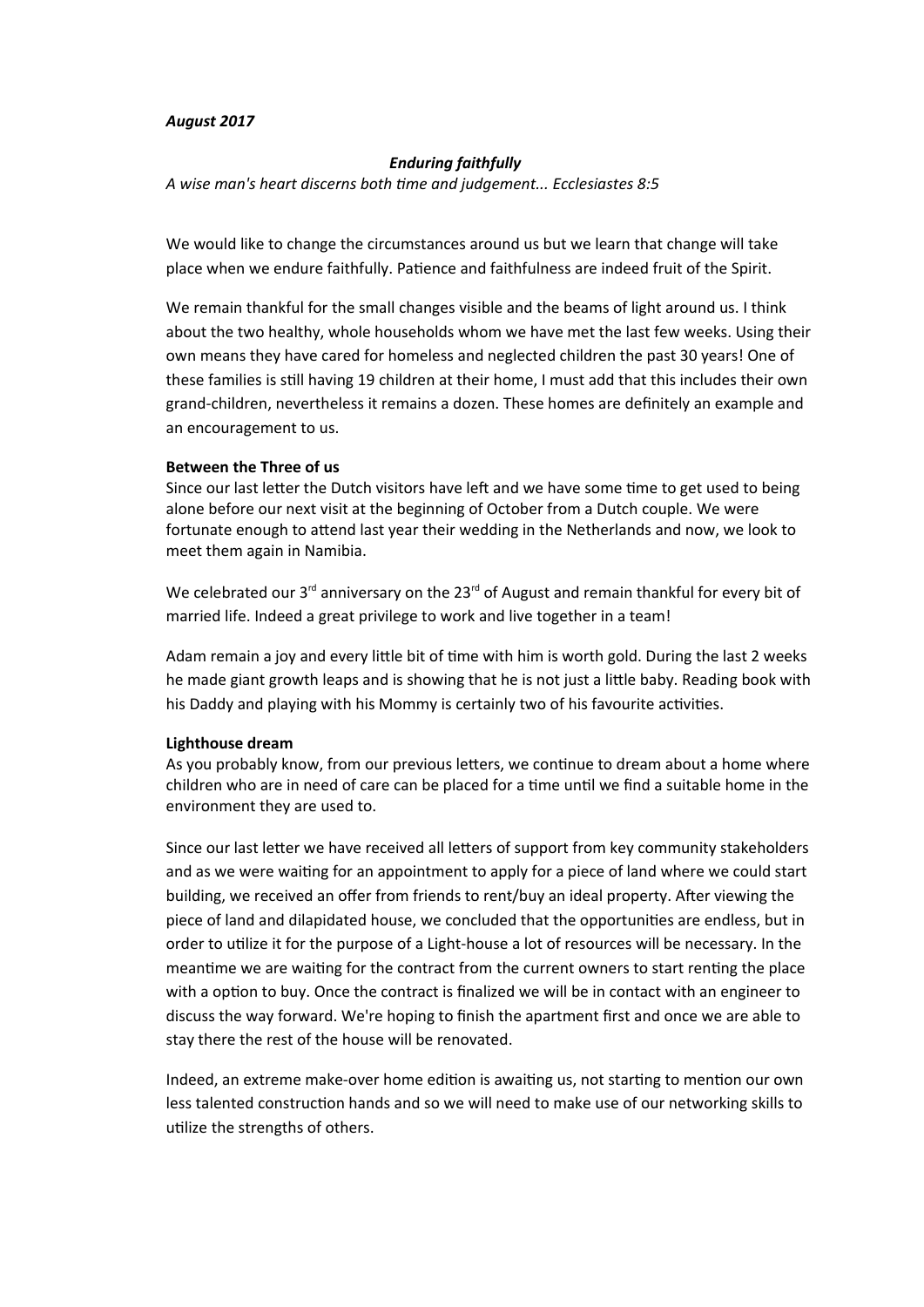We are taking it step by step by working, praying and trustng God to go before us daily as we come in contact with the people necessary for the task at hand. This dream is not just a dream but our calling and we should answer the call, even though it remains dauntng!

Often we are finding ourselves in shock to the idea of what we are trying to do but at the same time the excitement and calling rings clear in our hearts...we cannot stop now and must continue working towards creating a home where needy children will be welcome, cared for and loved.

#### **Group of Hope**

Words cannot describe our thankfulness of how the literacy program is going. Our teacher, ms. Maria is the perfect person for the job and carries each child's interest at heart. During the last 6 weeks I was looking for a school where these kids can go to in January 2018 and fortunately we have good hopes of a successful attempt. We hope to start with a new group of children in 2018 then.

Recently I have been engaging more with a bigger group of 'street children', hoping to infuence them for the better. The dream is that each of them will also be willing to engage in some sort of an activity that will equip them for the future. Unfortunately the kids who beneft from the Group of Hope are most ofen only between 8 and 13 years and less experienced in criminal activities, whilst the group of, mostly boys, older than 13 are more experienced with life on the streets and all that goes with it. We are hoping to start a programme for the older group once the Lighthouse is running. As we were on our way to church on Sunday we saw 2 of them and took them with us. A pleasant surprise it was that they stayed with us from 09:00 until 11:30.

### **Wanted: A Role-Model**

We are coming in contact with so many young people who are looking for someone whom they can not only look up to but also someone who will have a good influence on them. For the most of them parents and families are distant with little or no interest in their lives. Once more the quote proves true "Children see, Children do".

Then we came in touch with a young man who were busy making all the wrong choices, wrong friends and sufering everything that goes with it. Whilst waitng at Home Afairs a few months ago he walked past us and as we were talking he said "Yes, I know I should repent – I would also like to be like my grand-father". His grand-father has been a faithful missionary among Bushmen folk and even though he is 76 he is still very active in evangelistic activities.

After some time of prayer we saw God providing a plane ticket for this young man to travel to South Africa for a spiritual retreat. In the meantime he is back in Gobabis after a lifechanging experience. We contnue to pray that this young man will endure faithfully and walk in the footsteps of his grand-father.

#### **Ill and handicapped children**

O how we wish we were able to heal all the sick children in the hospitals. Due to high demand the public hospitals have access to so little medical resources which in turn leave so many, especially children, in decay. One of the cases that crossed our paths is a girl of 5 who,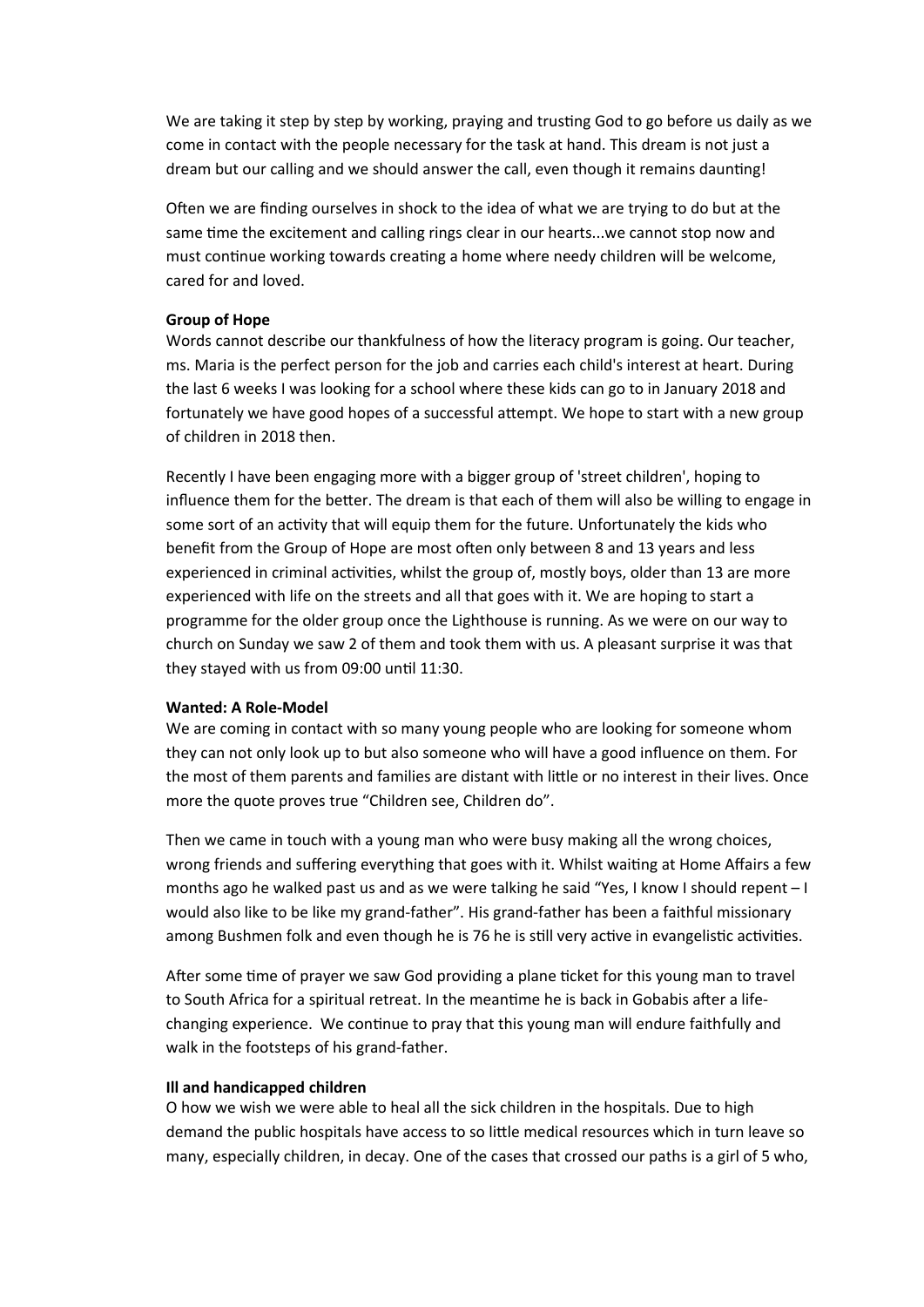because of TB, were weakened in her spine to the point that she got paralysed this week. O how different it could have been for her if her parents had been actively involved in her life.

There remain so much to do and the same amount of prayer necessary. Will you keep us in your prayers? We know that we are under-qualifed for the work ahead of us, but He is faithful. We continue to remind ourselves "He is able to do far exceedingly above all that we ask or think according to the power that works in us." (Ephesians 3:20).

We continue to be thankful for all your continued support! What an encouragement to know we are not alone in this work, but you are with us...thank you!

With love and lovely spring greetings from Gobabis

JacBerthA (Jac-Louis, Gijsbertha, Adam)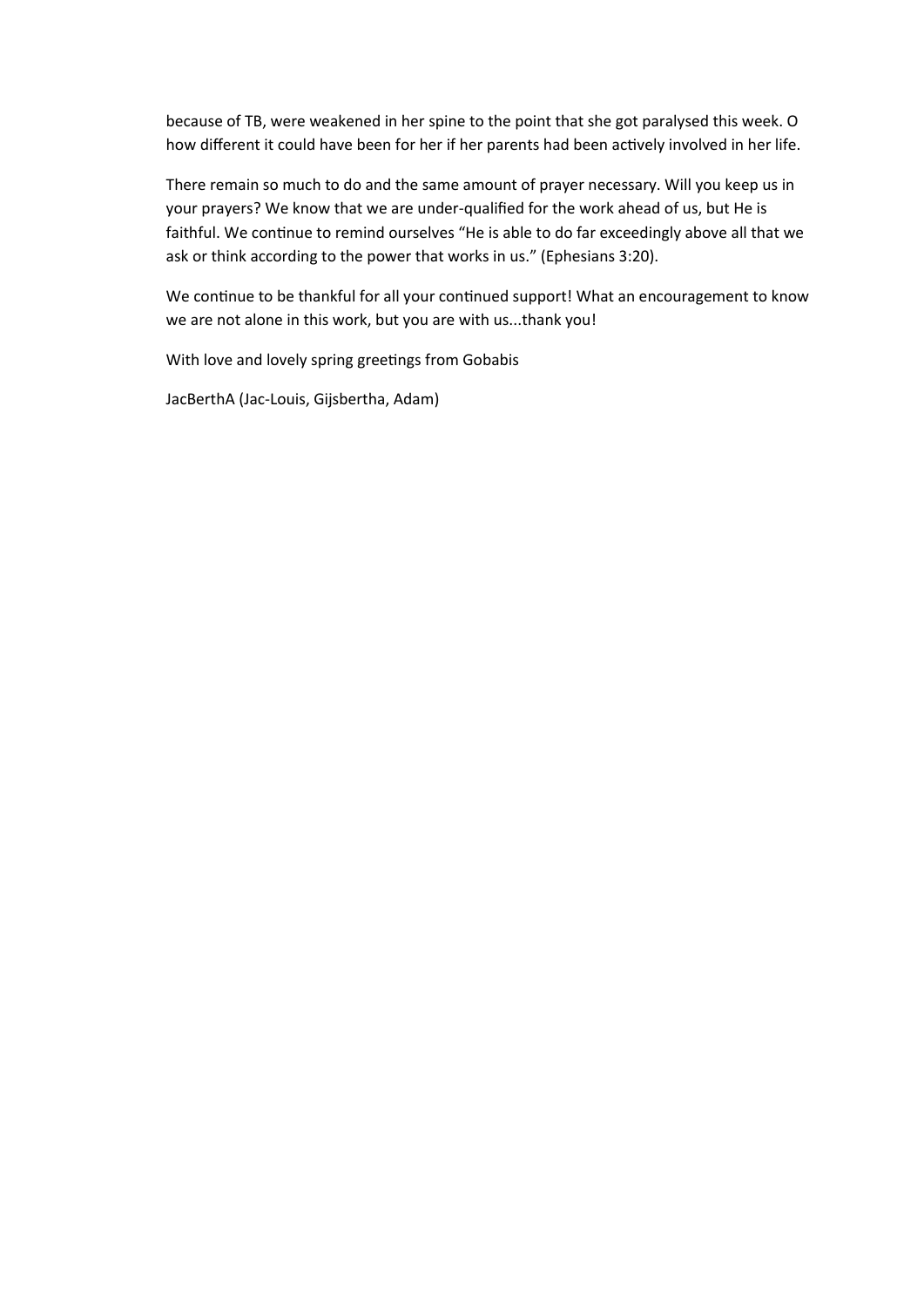## **October 2017**

## **Just enough!**

Time passes by and we hear from diferent sides 'when do you write again?' That's a good motivation for me to sit back and think about how the past few weeks have passed. During the past few weeks, we have experienced God's kindness, faithfulness and grace in various areas of our lives.

We are very grateful that Adam is healthy after a few days of stomach virus. We have seen how vulnerable such a little body actually is and how soon a child can get sick but even while he does not feel comfortable, he occasionally showed his "healthy" look and put a smile on our face. Thank you for your support, whether it be prayerfully, fnancially or relatonally it encourages us.

Gijsbertha and I are healthy and enjoy our lives together.

We enjoyed the friends who visited. Very nice to have Dutch company again. On the 26th, we are going to pick up a very important visit from the airport...Gijsbertha's parents:)! Indeen something we have been looking forward for so long.

# **Oom Henk**

Afer being in Gobabis for one year this month, our work is defnitely looking diferent than we initially thought. We are privileged to work with Henk Olwage and continue to seek ways by which we can support him on a daily basis. Recently one of his long tme supporters as a missionary, a church from South Africa informed him that they will no longer be able to contribute anything towards his monthly income. Being 63 years old, one might think it a bit 'untmely'. Thank you for joining us in prayers that God will continue provide for his needs. Even though it comes through a diferent channel, it remains the same Hands.

# **Group of Hope**

A few weeks ago we received very good message from the Ministry of Educaton. They announced that they would like to continue in 2018 with the program we started for street kids. They see the afect it has on children and would like to support this group of children who can go to school in January in the cost of transport to schools. We got a school that is an hour outside the village of Gobabis and the children will live in a home. Some weekends and holidays must come to the village again, and the Ministry of Educaton will bear the costs.

We are so grateful for their support and enthusiasm around this program.

Last month, Jac-Louis was invited to attend Namibian childhood with a group of street children. There was a parade, speeches and a meal was ofered.

The minister of youth care was also present and a number of "important" people. The group where Jac-Louis came with impressed these people because they were so well-behaved and they gave a presentation in the form of a song in combination with a dance. We hope that after this special day, the minister will make more efort to create a future for the children in detenton.

# **Lighthouse**

The arrangements for our dream for the Lighthouse are a bit quiet. We are waitng for a number of papers before the rental contract can be settled.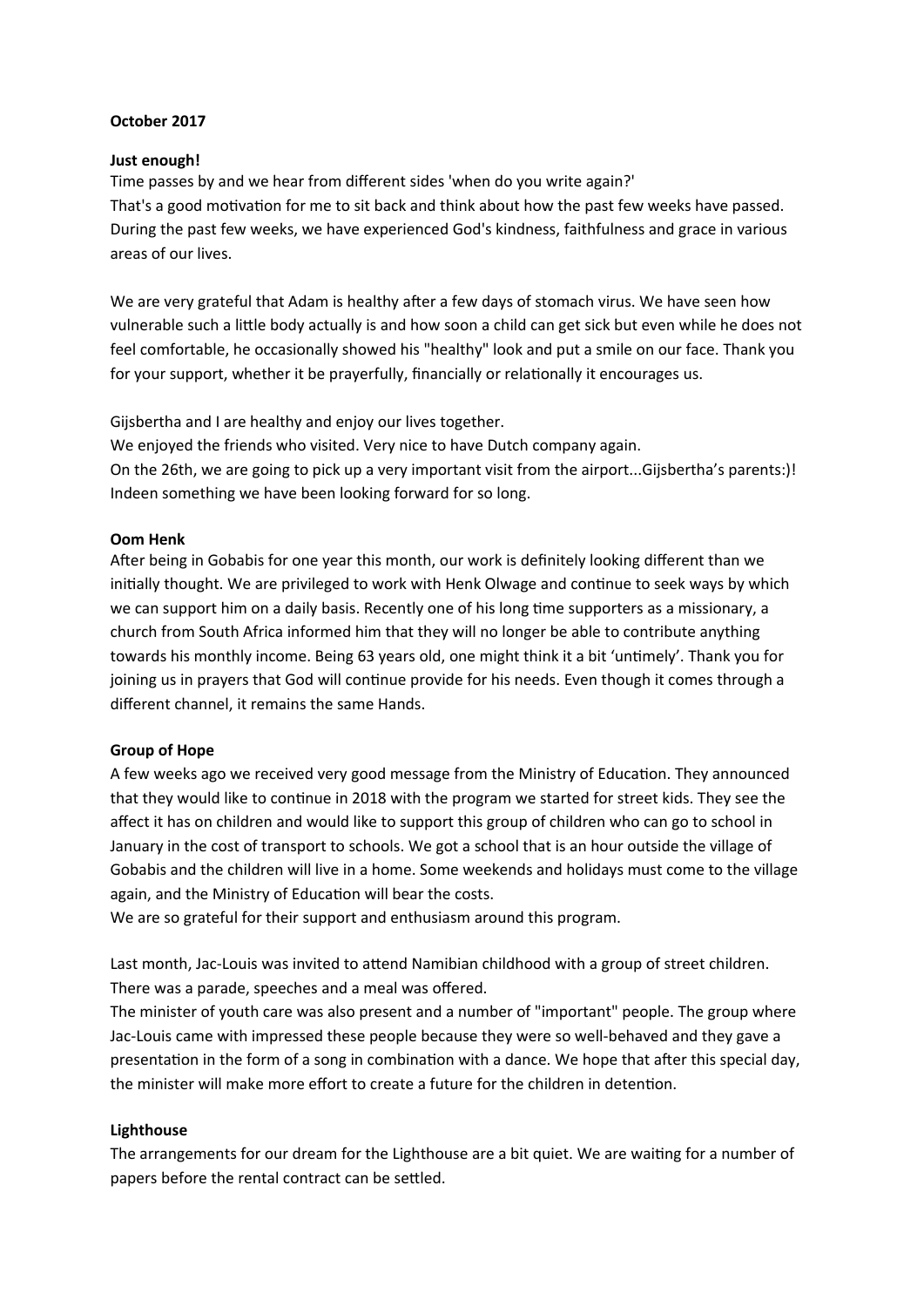We are now looking into whether there is another house with good possibilities that we can use as a Lighthouse. We see the great need for a shelter and we are prepared to take care of more children, but our current home is too small. We trust that everything will happen at the right tme and at the same time we will open our ears and eyes.

# **Light for the Children School**

Over the past year, I accompanied 4 kindergarten women from other schools. It was a challenge but also a good learning period and special to do.

Because I was very concerned about it, I could not spend so much time at the Light for the children school but from January this DV will also change.

I will then intensively guide four teachers of that school and I look forward to it.

There are so many growth opportunities for that school, but they need teachers to help them. Jac-Louis is in charge of the leaders of the school and I will give more attenton to the teachers. The whole school and teachers are a big prayer case for us because many educators lead a double life. At home they live in sin and at the school they keep the clean shine on. We need His light so hard that His Spirit will work in their hearts. Then my guidance is also needed less.

# **Sponsor child**

In September we visited all sponsor children again and fortunately, most children are doing very well. It's a pity that a few pubbers have decided not to go to school and walk the path of sin despite our conversations and guidance. It's so hard to get them out of that sinful culture! We keep looking at the bright spots and those are happy too. Children who do their best and the second report have better grades than in the first report.

We hope to visit a few parents / caregivers because some children have said there is no food at their house. Chances are that those parents / caregivers will drink all the money ...

In such a case, we switch youth care and we will visit those families to see what needs to be done. Juvenile care is so severe today that they brought two mothers afer the prison last month afer we suggested them to these mothers. The mothers were permanently drunk and there was no care for the (sponsor) children. These mothers have now been left free and are guided by the social worker in the hope that they will get rid of it.

# **Steps for children**

For a number of years, Steps for Children (German Organization) has been involved in Gobabis and they support families that provide orphaned children. These families receive a box of food every 10 months and the children's school clothes are taken care of. The system became good but needs a lot of attenton in providing guidance to the families because these families also live in the slums. Jac-Louis visits these families every month and also meets with these parents every month to see how the program can be made better.

We are always aware that so much guidance is needed and that without much guidance it will not be much achieved.

It is so sad to think that most of our work will not be needed if the various authorites do what is required in their sector. Nonetheless, we contnue to work, strred with a desire to help those who are in need of it, loving on every person we meet, old and young, rich and poor.